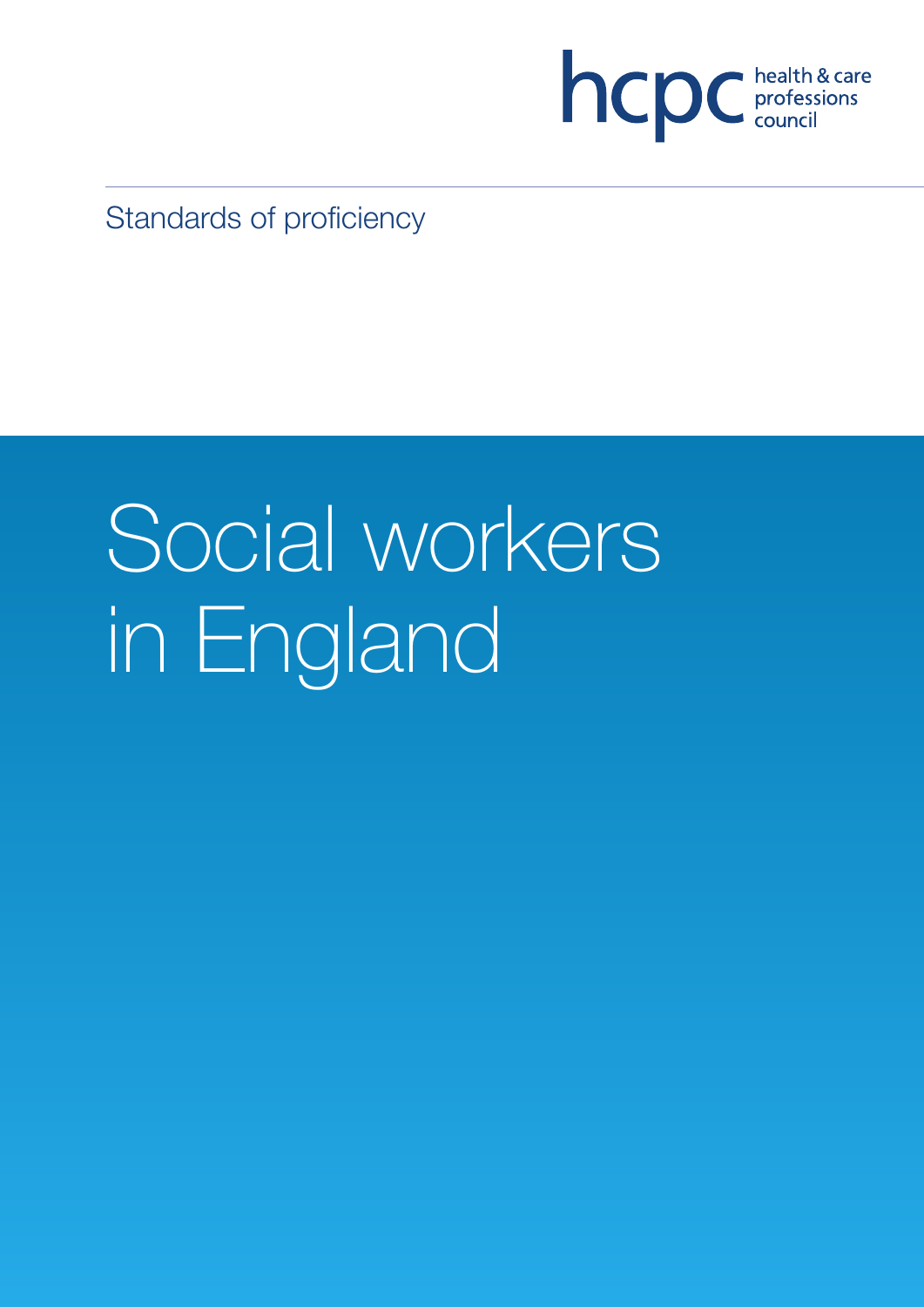# **Contents**

**Foreword 1 Introduction 2 Standards of proficiency 6**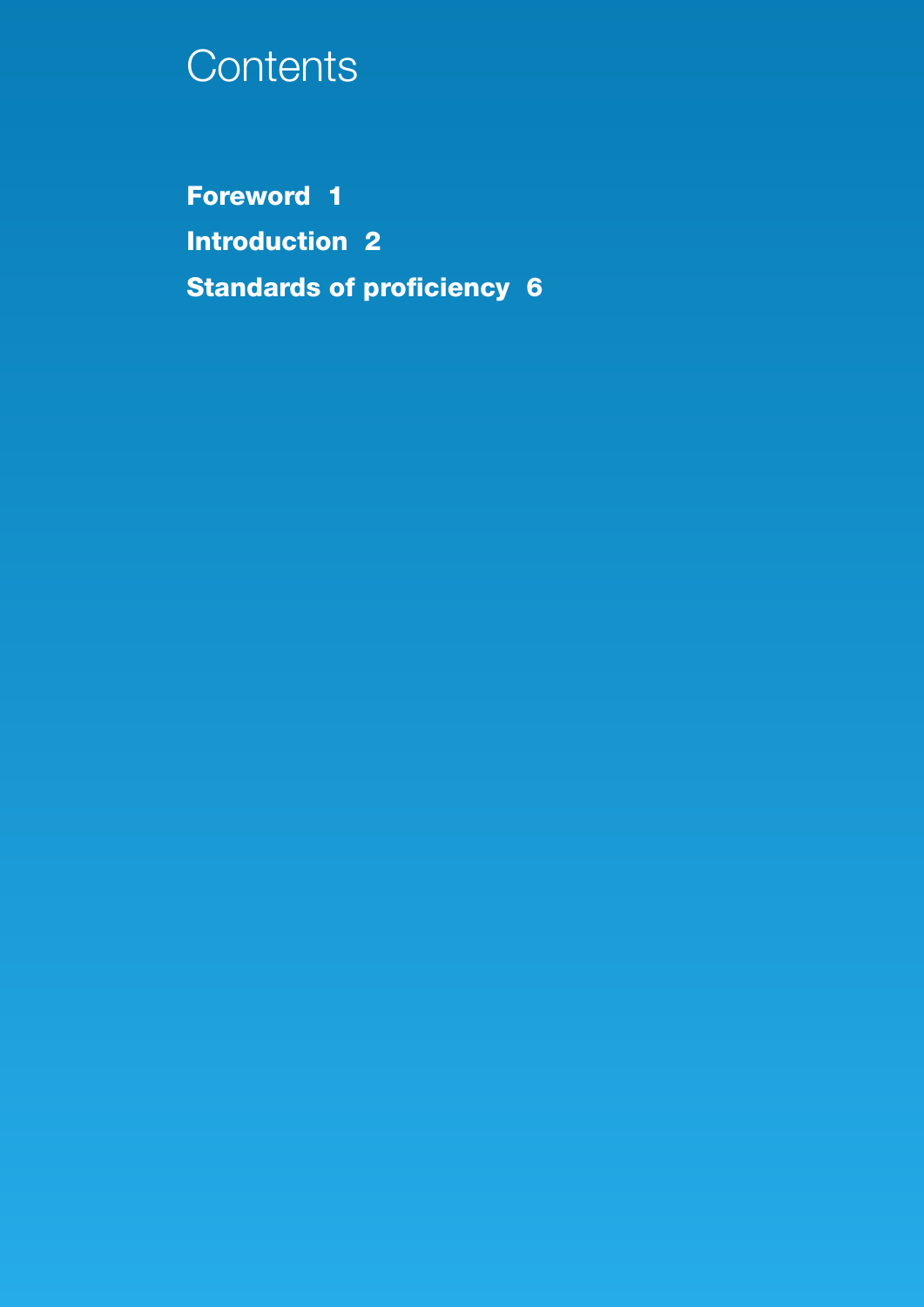# **Foreword**

We are pleased to present the Health and Care Professions Council's standards of proficiency for social workers in England.

We first published standards of proficiency for social workers in England in August 2012. We review the standards regularly to look at how they are working and to check whether they continue to reflect current practice in the professions we regulate.

The profession-specific standards for social workers in England included in this document were developed through the input of our stakeholders, including a public consultation. The review process and consultation produced valuable feedback and we are grateful to all those who gave their time to help us in shaping the new standards.

We have made a small number of changes to the standards overall, mainly to reflect developments in education and practice, to clarify our intentions and to correct any errors or omissions.

We are confident that the standards are fit for purpose and reflect safe and effective professional practice for social workers in England.

These standards are effective from 9 January 2017.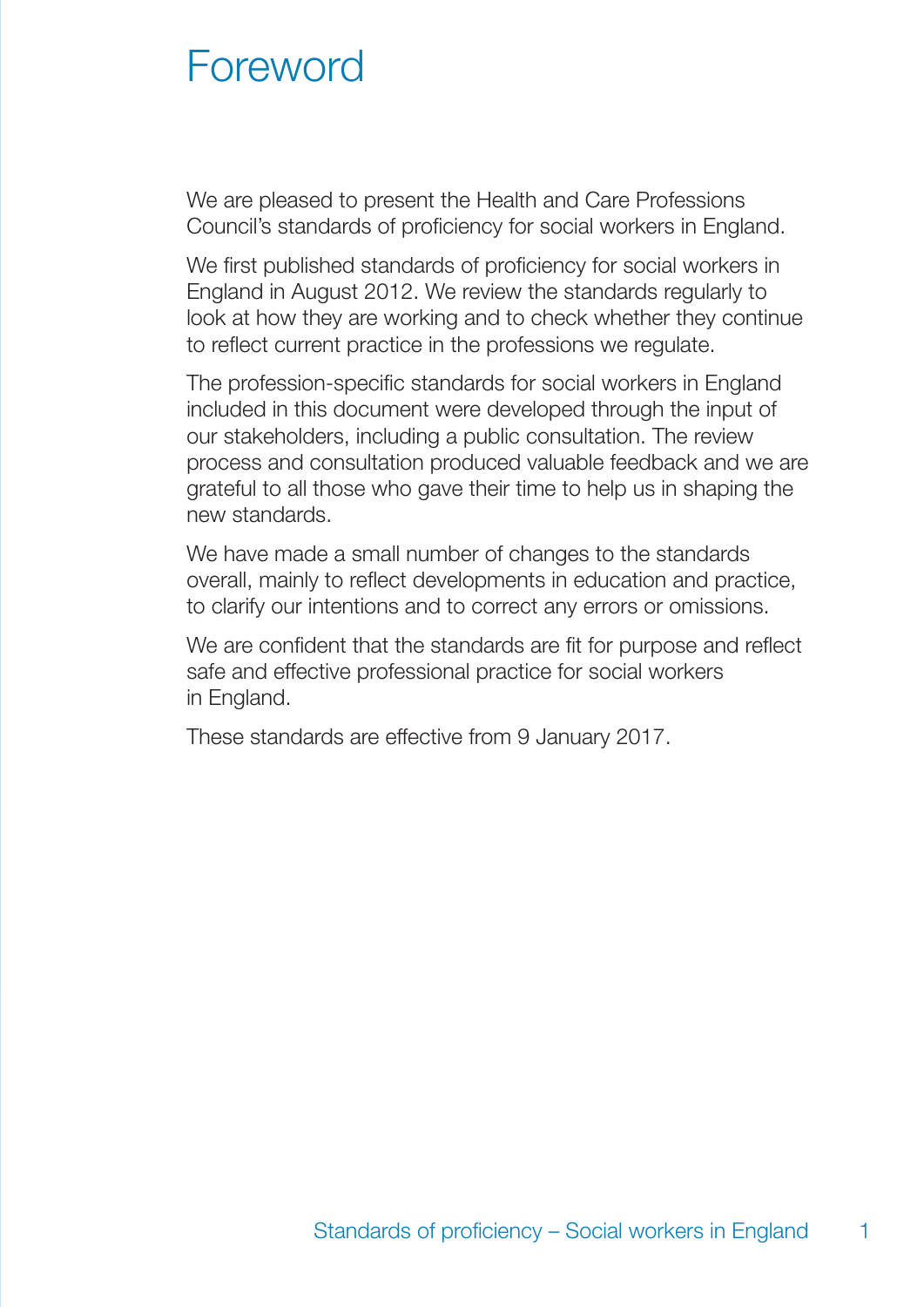# Introduction

This document sets out the standards of proficiency. These standards set out safe and effective practice in the professions we regulate. They are the threshold standards we consider necessary to protect members of the public. They set out what a student must know, understand and be able to do by the time they have completed their training, so that they are able to register with us. Once on our Register you must meet those standards of proficiency which relate to the areas in which you work.

We also expect you to keep to our standards of conduct, performance and ethics and standards for continuing professional development. We publish these in separate documents, which you can find on our website.

The standards of proficiency in this document include both generic elements, which apply to all our registrants, and profession-specific elements which are relevant to registrants belonging to one of the professions we currently regulate. The generic standards are written in **bold** and the profession-specific standards are written in plain text.

We have numbered the standards so that you can refer to them more easily. The standards are not hierarchical and are all equally important for practice.

## **A note about our expectations of you**

You must meet all the standards of proficiency to register with us and meet the standards relevant to your scope of practice to stay registered with us.

It is important that you read and understand this document. If your practice is called into question we will consider these standards (and our standards of conduct, performance and ethics) in deciding what action, if any, we need to take.

The standards set out in this document complement information and guidance issued by other organisations, such as your professional body or your employer. We recognise the valuable role played by professional bodies in providing guidance and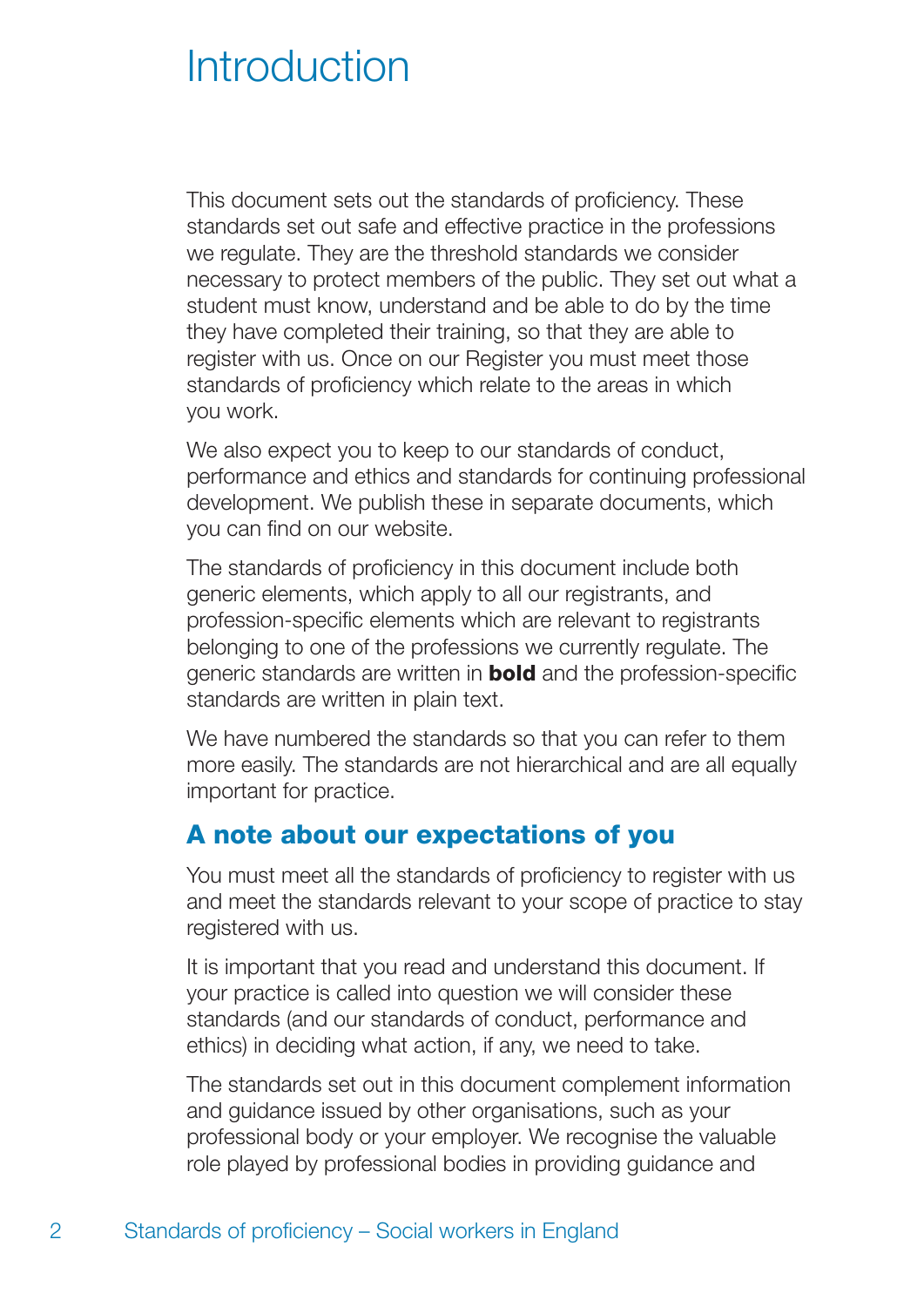advice about good practice which can help you to meet the standards in this document.

## **Your scope of practice**

Your scope of practice is the area or areas of your profession in which you have the knowledge, skills and experience to practise lawfully, safely and effectively, in a way that meets our standards and does not pose any danger to the public or to yourself.

We recognise that a registrant's scope of practice will change over time and that the practice of experienced registrants often becomes more focused and specialised than that of newly registered colleagues. This might be because of specialisation in a certain area or with a particular client group, or a movement into roles in management, education or research. Every time you renew your registration, you will be asked to sign a declaration that you continue to meet the standards of proficiency that apply to your scope of practice.

#### **Your particular scope of practice may mean that you are unable to continue to demonstrate that you meet all of the standards that apply for the whole of your profession.**

As long as you make sure that you are practising safely and effectively within your given scope of practice and do not practise in the areas where you are not proficient to do so, this will not be a problem. If you want to move outside of your scope of practice, you should be certain that you are capable of working lawfully, safely and effectively. This means that you need to exercise personal judgement by undertaking any necessary training and experience, before moving into a new area of practice.

## **Meeting the standards**

It is important that you meet our standards and are able to practise lawfully, safely and effectively. However, we do not dictate how you should meet our standards. There is normally more than one way in which each standard can be met and the way in which you meet our standards might change over time because of improvements in technology or changes in your practice.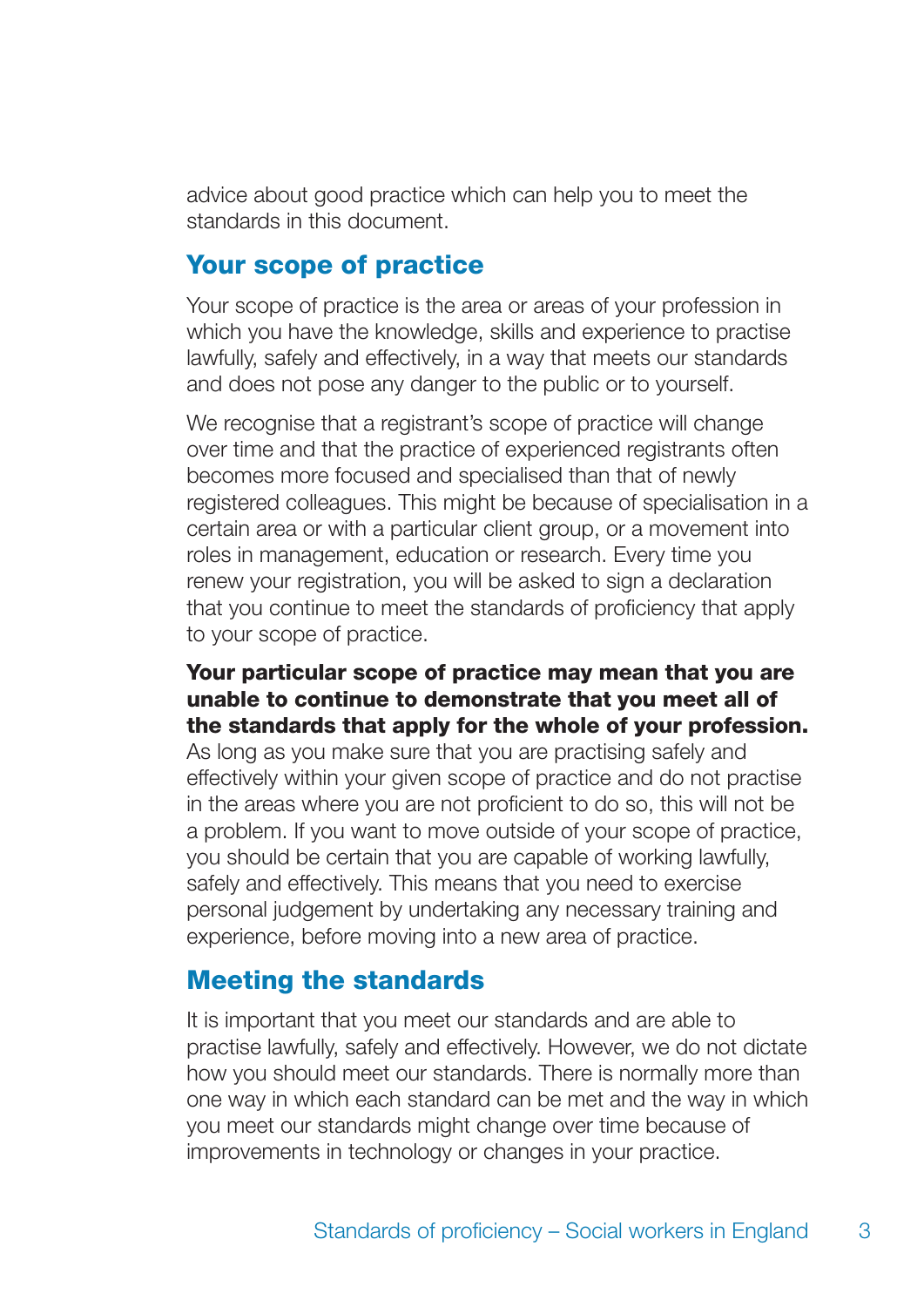We often receive questions from registrants who are concerned that something they have been asked to do, a policy, or the way in which they work might mean they cannot meet our standards. They are often worried that this might have an effect on their registration.

As an autonomous professional, you need to make informed, reasoned decisions about your practice to ensure that you meet the standards that apply to you. This includes seeking advice and support from education providers, employers, colleagues, professional bodies, unions and others to ensure that the wellbeing of service users is safeguarded at all times. So long as you do this and can justify your decisions if asked to, it is very unlikely that you will not meet our standards.

## **Language**

We recognise that our registrants work in a range of different settings, which include clinical practice, education, research and roles in industry. We also recognise that the use of terminology can be an emotive issue.

Our registrants work with very different people and use different terms to describe the groups that use, or are affected by, their services. Some of our registrants work with patients, others with clients which can include organisations and others with service users. The terms that you will use depend on how and where you work. We have used terms in these standards which we believe best reflect the groups that you work with.

In the standards of proficiency, we use phrases such as 'understand', 'know', and 'be able to'. This is so the standards remain applicable to current registrants in maintaining their fitness to practise, as well as prospective registrants who have not yet started practising and are applying for registration for the first time.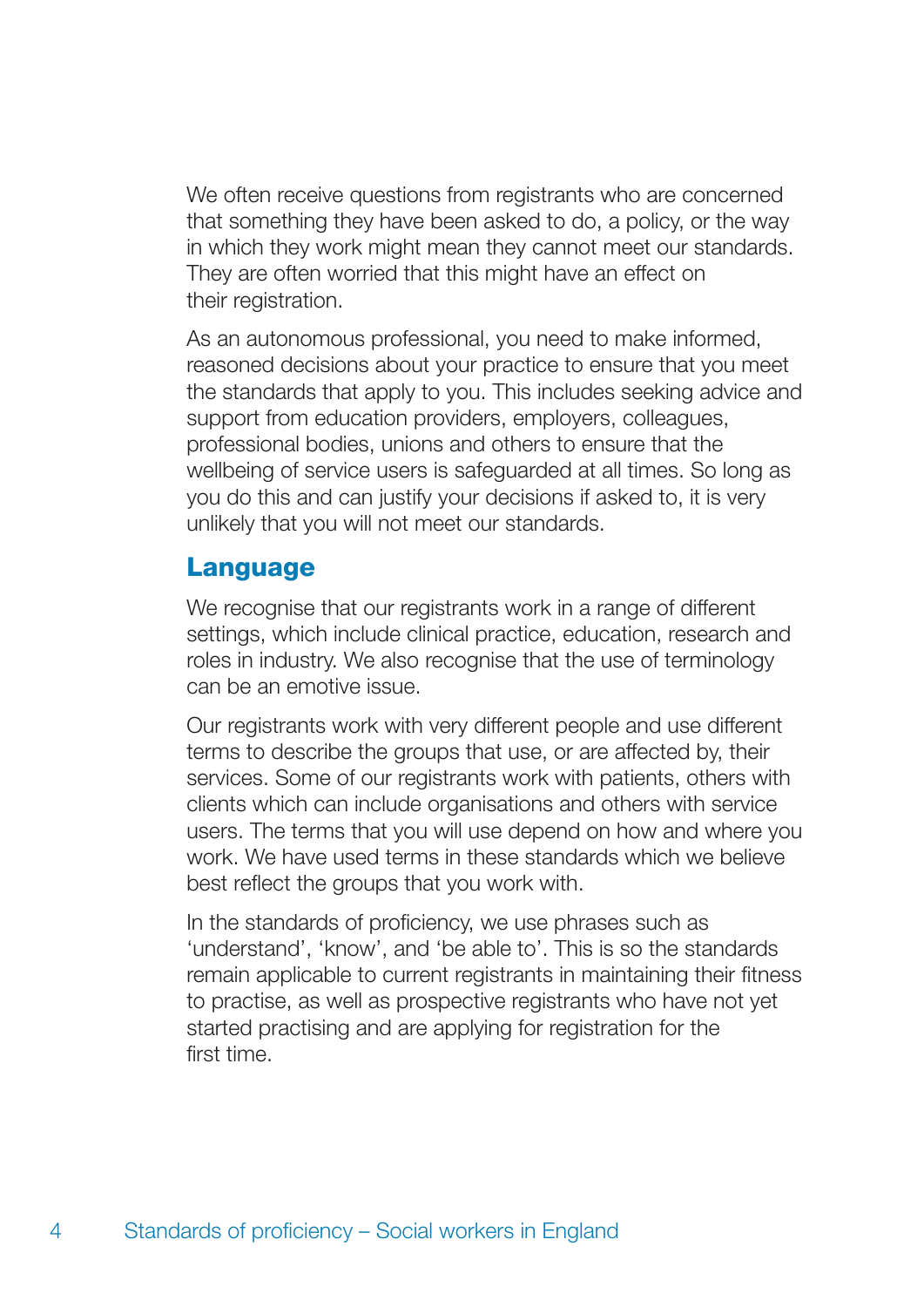## **These standards may change in the future**

We have produced these standards after speaking to our stakeholders and holding a formal public consultation.

We will continue to listen to our stakeholders and will keep our standards under continual review. Therefore, we may make further changes in the future to take into account changes in practice.

We will always publicise any changes to the standards that we make by, for instance, publishing notices on our website and informing professional bodies.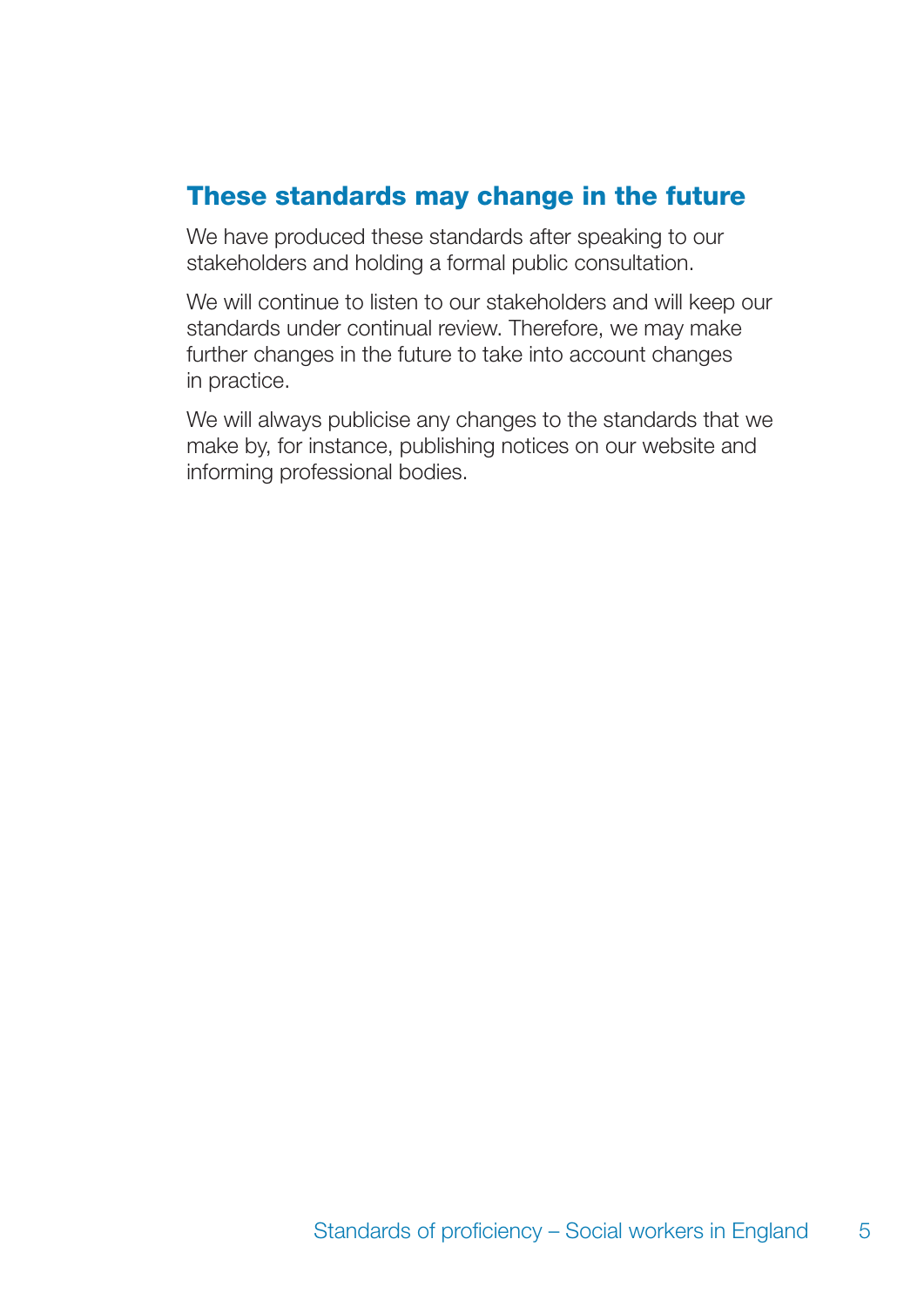# Standards of proficiency

Registrant social workers in England must:

#### **1 be able to practise safely and effectively within their scope of practice**

- 1.1 know the limits of their practice and when to seek advice or refer to another professional
- 1.2 recognise the need to manage their own workload and resources effectively and be able to practise accordingly
- 1.3 be able to undertake assessments of risk, need and capacity and respond appropriately
- 1.4 be able to recognise and respond appropriately to unexpected situations and manage uncertainty
- 1.5 be able to recognise signs of harm, abuse and neglect and know how to respond appropriately, including recognising situations which require immediate action

#### **2 be able to practise within the legal and ethical boundaries of their profession**

- 2.1 understand current legislation applicable to social work with adults, children, young people and families
- 2.2 understand the need to promote the best interests of service users and carers at all times
- 2.3 understand the need to protect, safeguard, promote and prioritise the wellbeing of children, young people and vulnerable adults
- 2.4 understand, and be able to address, practices which present a risk to or from service users and carers, or others
- 2.5 be able to manage and weigh up competing or conflicting values or interests to make reasoned professional judgements
- 2.6 be able to exercise authority as a social worker within the appropriate legal and ethical frameworks and boundaries
- 2.7 understand the need to respect and so far as possible uphold, the rights, dignity, values and autonomy of every service user and carer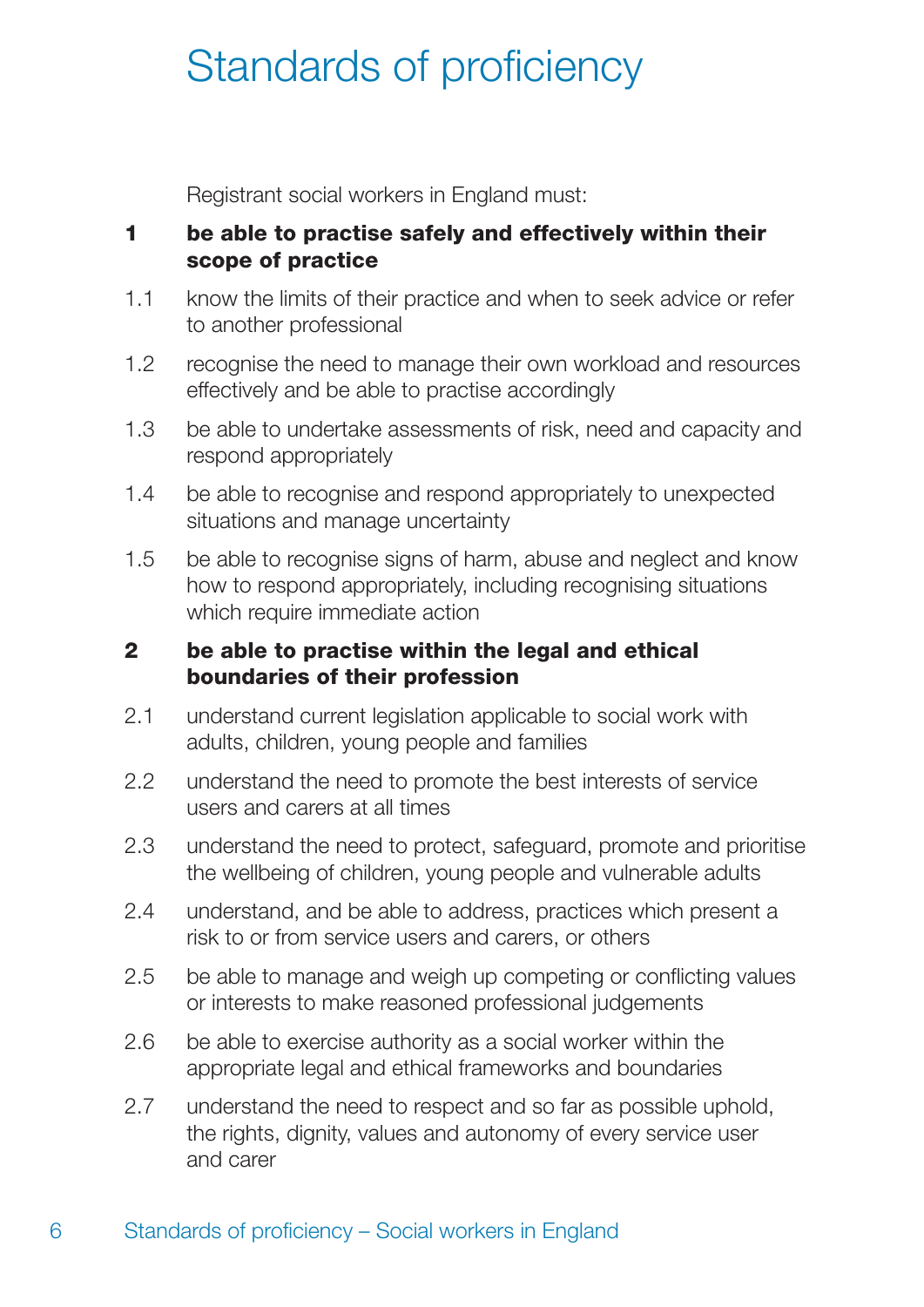- 2.8 recognise that relationships with service users and carers should be based on respect and honesty
- 2.9 recognise the power dynamics in relationships with service users and carers, and be able to manage those dynamics appropriately
- 2.10 understand what is required of them by the Health and Care Professions Council

#### **3 be able to maintain fitness to practise**

- 3.1 understand the need to maintain high standards of personal and professional conduct
- 3.2 understand the importance of maintaining their own health and wellbeing
- 3.3 understand both the need to keep skills and knowledge up to date and the importance of career-long learning
- 3.4 be able to establish and maintain personal and professional boundaries
- 3.5 be able to manage the physical and emotional impact of their practice
- 3.6 be able to identify and apply strategies to build professional resilience

#### **4 be able to practise as an autonomous professional, exercising their own professional judgement**

- 4.1 be able to assess a situation, determine the nature and severity of the problem and call upon the required knowledge and experience to deal with it
- 4.2 be able to initiate resolution of issues and be able to exercise personal initiative
- 4.3 recognise that they are personally responsible for, and must be able to justify, their decisions and recommendations
- 4.4 be able to make informed judgements on complex issues using the information available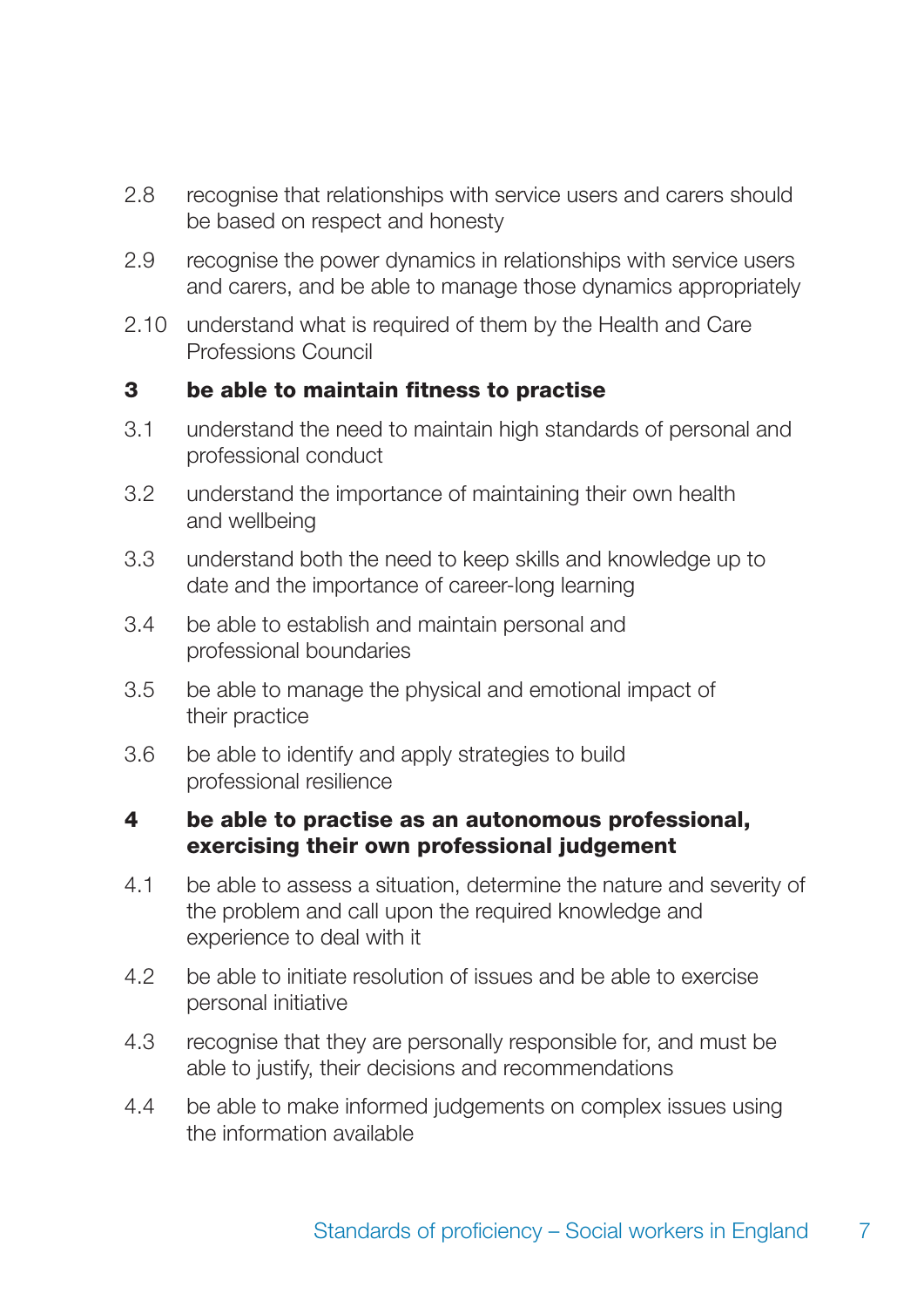- 4.5 be able to work effectively whilst holding alternative competing explanations in mind
- 4.6 be able to make and receive referrals appropriately
- 4.7 understand the importance of participation in training and mentoring

#### **5 be aware of the impact of culture, equality and diversity on practice**

- 5.1 be able to reflect on and take account of the impact of inequality, disadvantage and discrimination on those who use social work services and their communities
- 5.2 understand the need to adapt practice to respond appropriately to different groups and individuals
- 5.3 be aware of the impact of their own values on practice with different groups of service users and carers
- 5.4 understand the impact of different cultures and communities and how this affects the role of the social worker in supporting service users and carers

#### **6 be able to practise in a non-discriminatory manner**

- 6.1 be able to work with others to promote social justice, equality and inclusion
- 6.2 be able to use practice to challenge and address the impact of discrimination, disadvantage and oppression

#### **7 understand the importance of and be able to maintain confidentiality**

- 7.1 be able to understand and explain the limits of confidentiality
- 7.2 be able to recognise and respond appropriately to situations where it is necessary to share information to safeguard service users and carers or others
- 7.3 understand the principles of information governance and be aware of the safe and effective use of health and social care information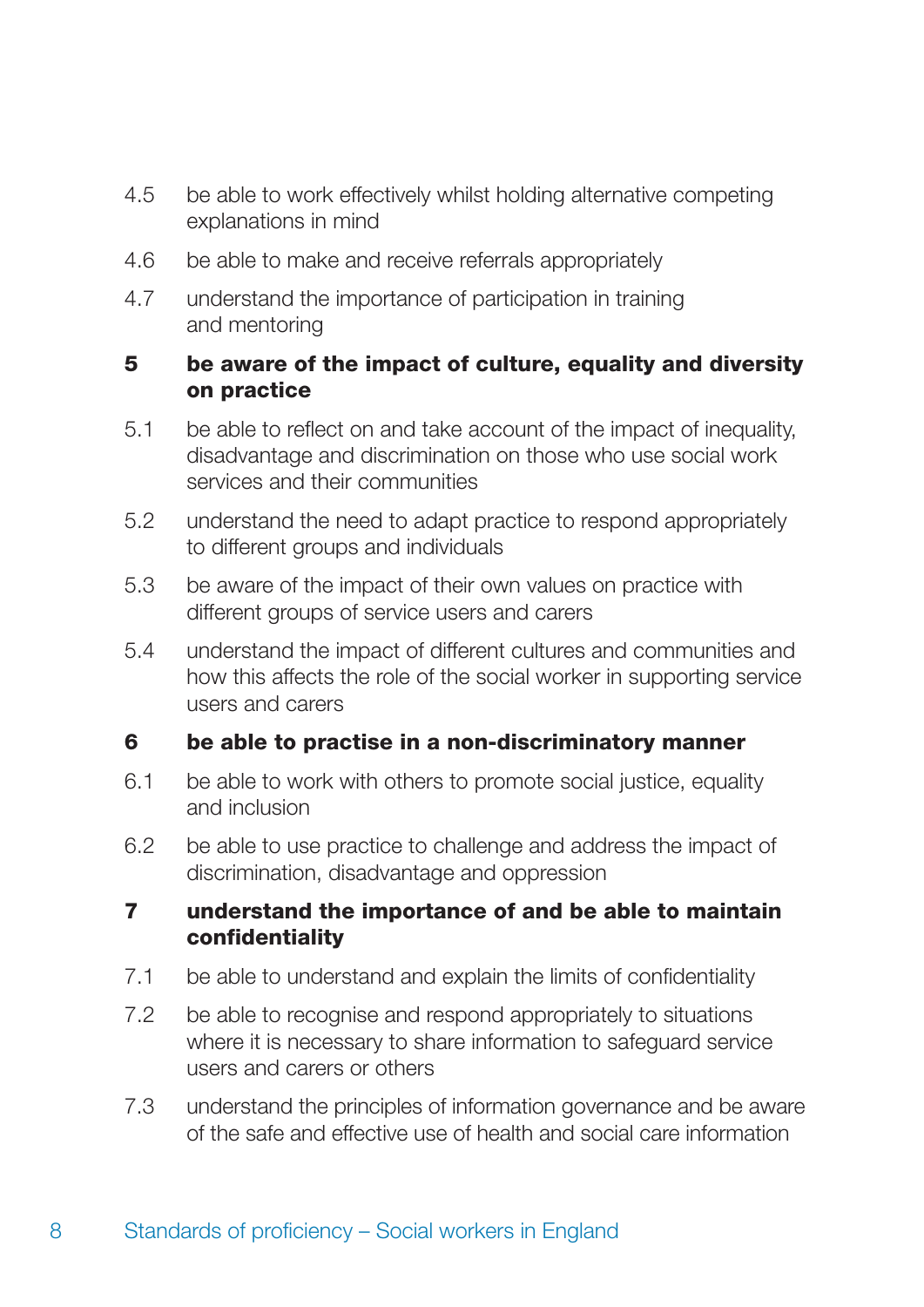#### **8 be able to communicate effectively**

- 8.1 be able to use interpersonal skills and appropriate forms of verbal and non-verbal communication with service users, carers and others
- 8.2 be able to demonstrate effective and appropriate skills in communicating advice, instruction, information and professional opinion to colleagues, service users and carers
- 8.3 understand the need to provide service users and carers with the information necessary to enable them to make informed decisions or to understand the decisions made
- 8.4 understand how communication skills affect the assessment of and engagement with service users and carers
- 8.5 understand how the means of communication should be modified to address and take account of a range of factors including age, capacity, learning ability and physical ability
- 8.6 be aware of the characteristics and consequences of verbal and non-verbal communication and how this can be affected by a range of factors including age, culture, disability, ethnicity, gender, religious beliefs and socio-economic status
- 8.7 understand the need to draw upon available resources and services to support service users' and carers' communication wherever possible
- 8.8 be able to communicate in English to the standard equivalent to level 7 of the International English Language Testing System, with no element below 6.51
- 8.9 be able to engage in inter-professional and inter-agency communication
- 8.10 be able to listen actively to service users and carers and others

<sup>1</sup> The International English Language Testing System (IELTS) tests competence in the English language. Applicants who have qualified outside of the UK, whose first language is not English and who are not nationals of a country within the European Economic Area (EEA) or Switzerland, must provide evidence that they have reached the necessary standard. Please visit our website for more information.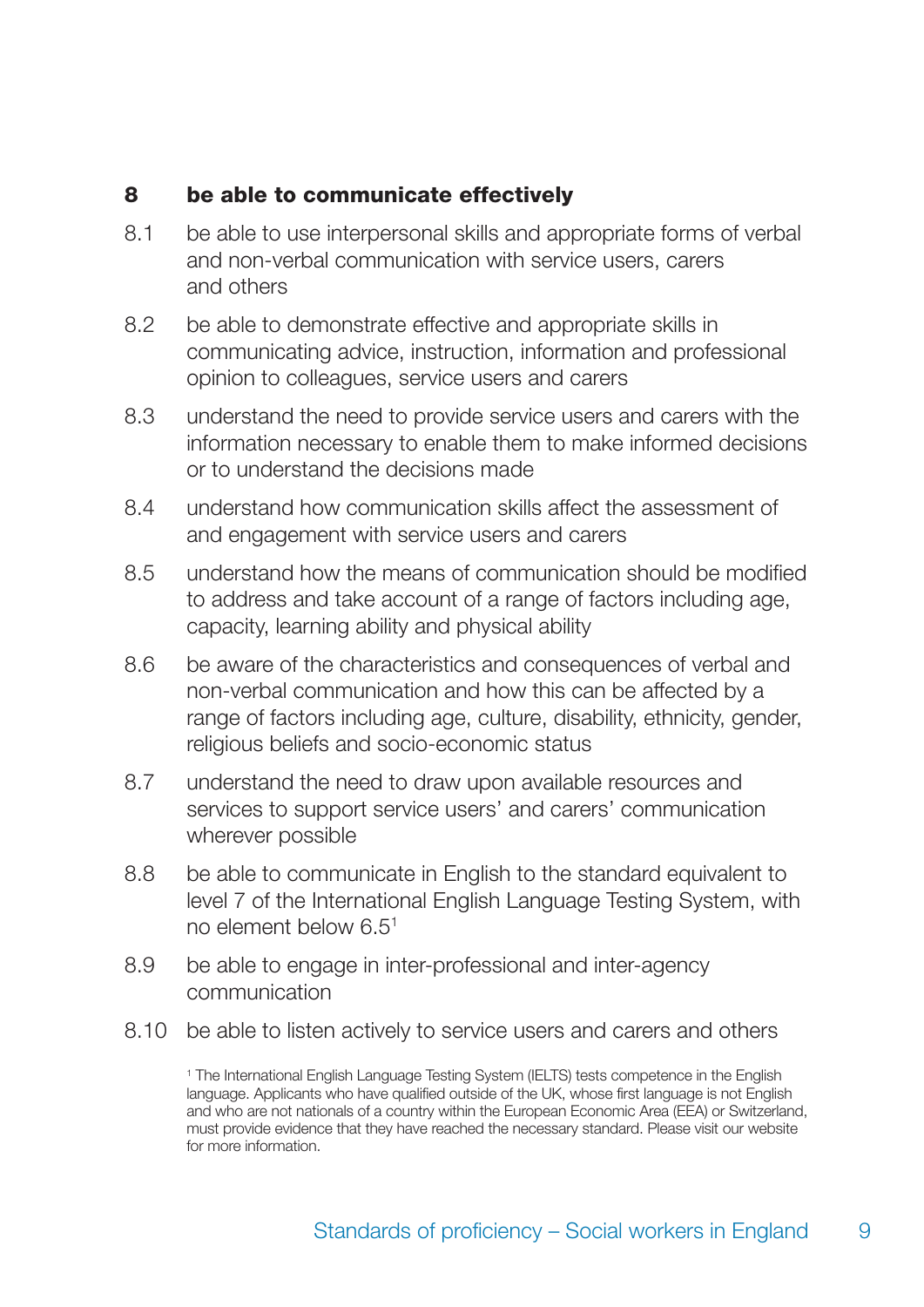- 8.11 be able to prepare formal reports in line with applicable protocols and guidelines
- 8.12 be able to present reports in formal settings

#### **9 be able to work appropriately with others**

- 9.1 understand the need to build and sustain professional relationships with service users, carers and colleagues as both an autonomous practitioner and collaboratively with others
- 9.2 be able to work with service users and carers to enable them to assess and make informed decisions about their needs, circumstances, risks, preferred options and resources
- 9.3 be able to work with service users to promote individual growth, development and independence and to assist them to understand and exercise their rights
- 9.4 be able to support service users' and carers' rights to control their lives and make informed choices about the services they receive
- 9.5 be able to support the development of networks, groups and communities to meet needs and outcomes
- 9.6 be able to work in partnership with others, including service users and carers, and those working in other agencies and roles
- 9.7 be able to contribute effectively to work undertaken as part of a multi-disciplinary team
- 9.8 recognise the contribution that service users' and carers' own resources and strengths can bring to social work
- 9.9 be able to identify and work with resistance to change and conflict
- 9.10 be able to understand the emotional dynamics of interactions with service users and carers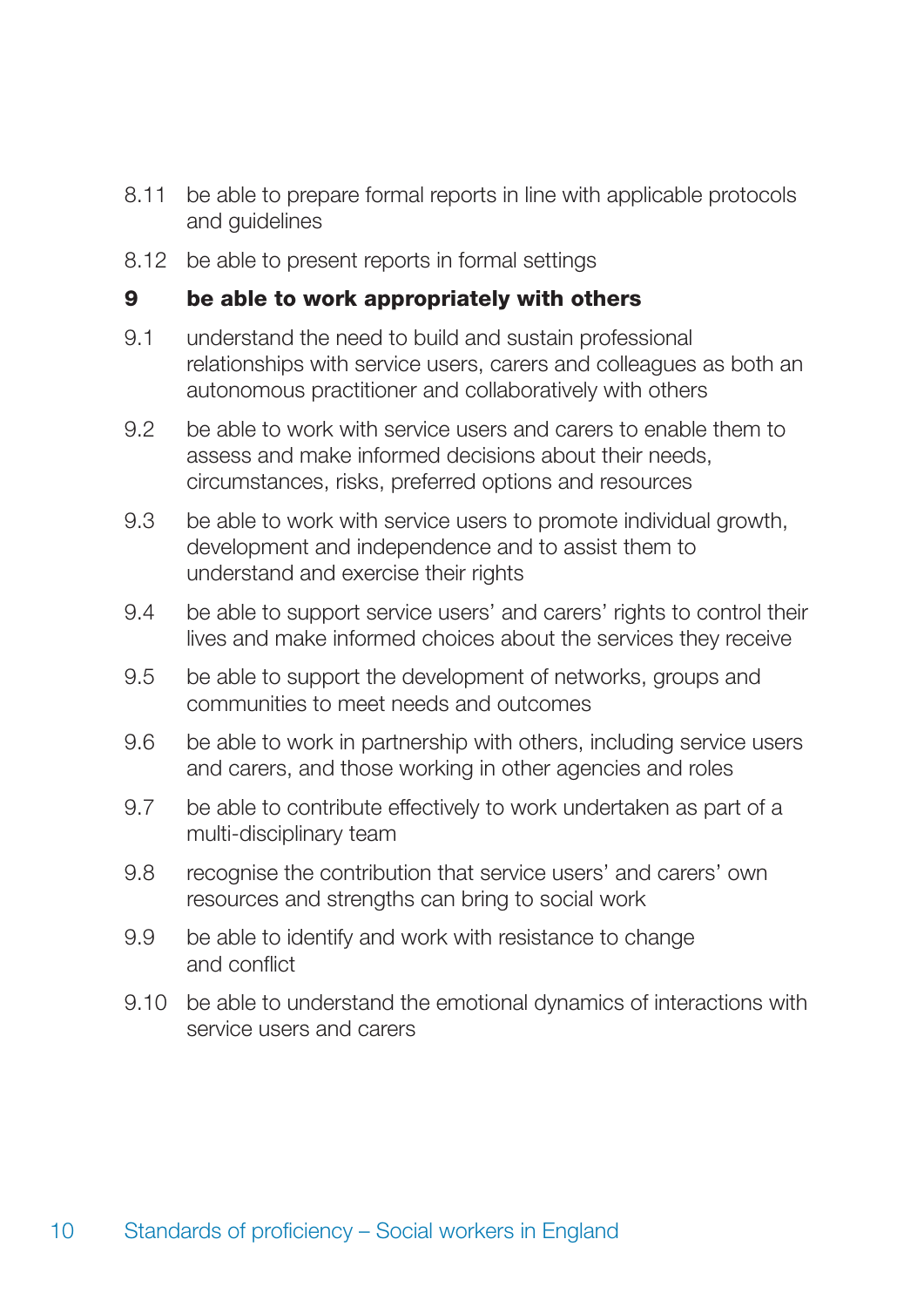#### **10 be able to maintain records appropriately**

- 10.1 be able to keep accurate, comprehensive and comprehensible records in accordance with applicable legislation, protocols and guidelines
- 10.2 recognise the need to manage records and all other information in accordance with applicable legislation, protocols and guidelines

#### **11 be able to reflect on and review practice**

- 11.1 understand the value of critical reflection on practice and the need to record the outcome of such reflection appropriately
- 11.2 recognise the value of supervision, case reviews and other methods of reflection and review

#### **12 be able to assure the quality of their practice**

- 12.1 be able to use supervision to support and enhance the quality of their social work practice
- 12.2 be able to contribute to processes designed to evaluate service and individual outcomes
- 12.3 be able to engage in evidence-informed practice, evaluate practice systematically and participate in audit procedures

#### **13 understand the key concepts of the knowledge base relevant to their profession**

- 13.1 understand the roles of other professions, practitioners and organisations in health, social care, justice and in other settings where social work is practised
- 13.2 be aware of the different social and organisational contexts and settings within which social work operates
- 13.3 be aware of changes in demography and culture and their impact on social work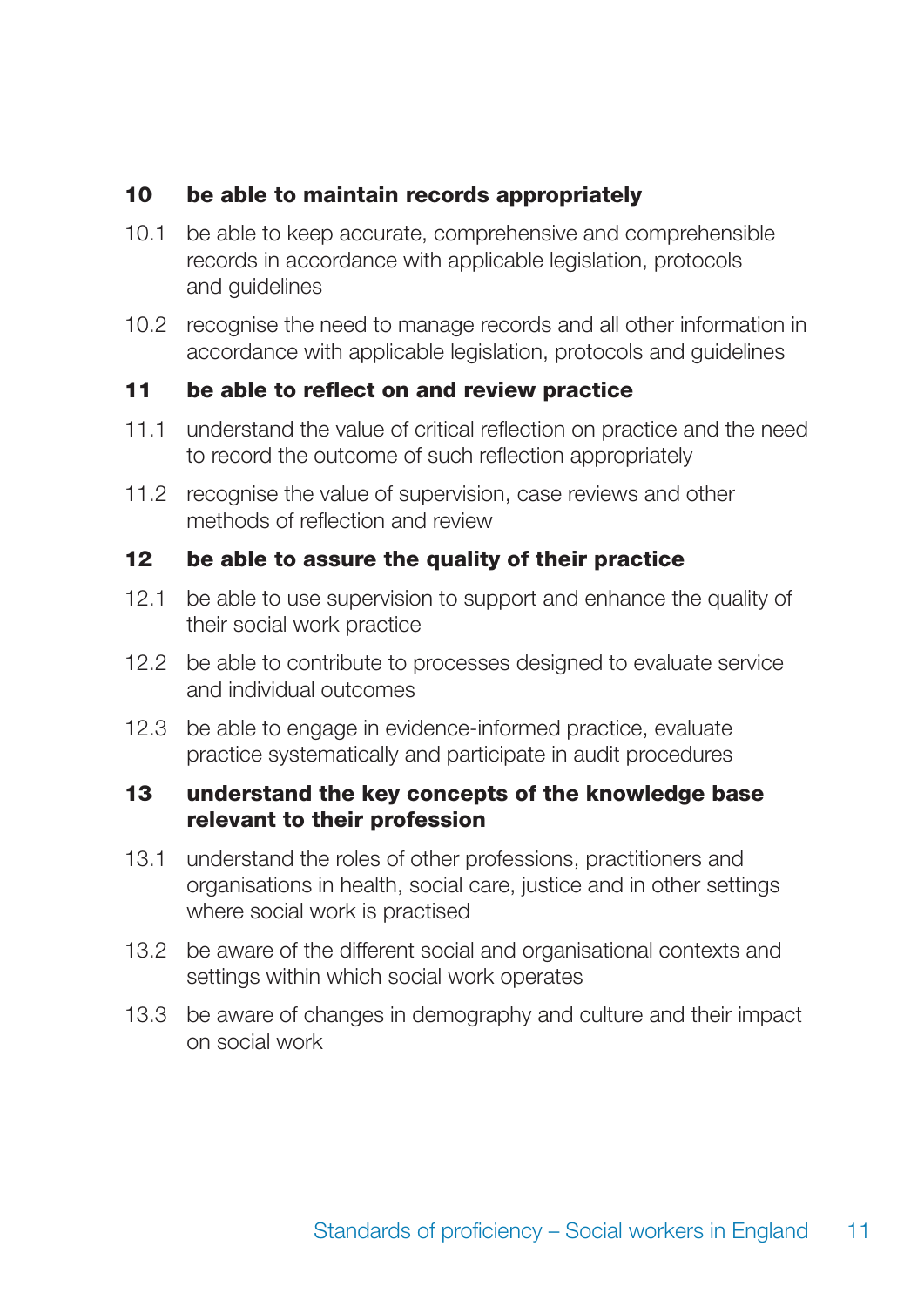13.4 understand in relation to social work practice:

- social work theory;
- social work models and interventions;
- the development and application of relevant law and social policy;

– the development of and application of social work and social work values;

– human growth and development across the lifespan and the impact of key developmental stages and transitions;

– the impact of injustice, social inequalities, policies and other issues which affect the demand for social work services;

– the relevance of psychological, environmental, sociological and physiological perspectives to understanding personal and social development and functioning;

– concepts of participation, advocacy, co-production, involvement and empowerment; and

– the relevance of sociological perspectives to understanding societal and structural influences on human behaviour

13.5 understand the concept of leadership and its application to practice

#### **14 be able to draw on appropriate knowledge and skills to inform practice**

- 14.1 be able to gather, analyse, critically evaluate and use information and knowledge to make recommendations or modify their practice
- 14.2 be able to select and use appropriate assessment tools
- 14.3 be able to prepare, implement, review, evaluate, revise and conclude plans to meet needs and circumstances in conjunction with service users and carers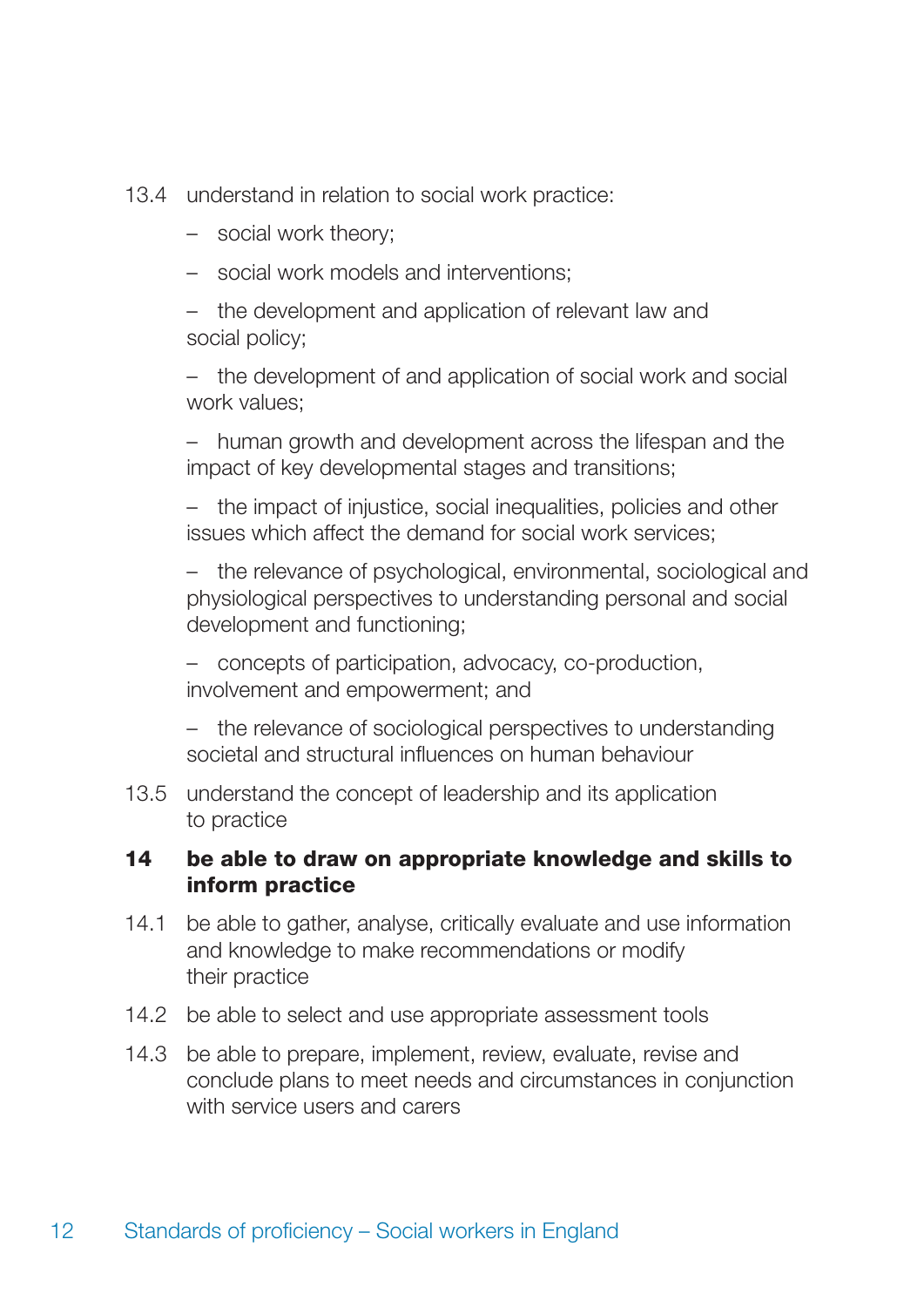- 14.4 be able to use social work methods, theories and models to identify actions to achieve change and development and improve life opportunities
- 14.5 be aware of a range of research methodologies
- 14.6 recognise the value of research and analysis and be able to evaluate such evidence to inform their own practice
- 14.7 be able to use research, reasoning and problem solving skills to determine appropriate actions
- 14.8 be able to demonstrate a level of skill in the use of information technology appropriate to their practice
- 14.9 be able to change their practice as needed to take account of new developments or changing contexts

#### **15 understand the need to establish and maintain a safe practice environment**

- 15.1 understand the need to maintain the safety of service users, carers and colleagues
- 15.2 be aware of applicable health and safety legislation and any relevant safety policies and procedures in force at the workplace, such as incident reporting, and be able to act in accordance with these
- 15.3 be able to work safely in challenging environments, including being able to take appropriate actions to manage environmental risk